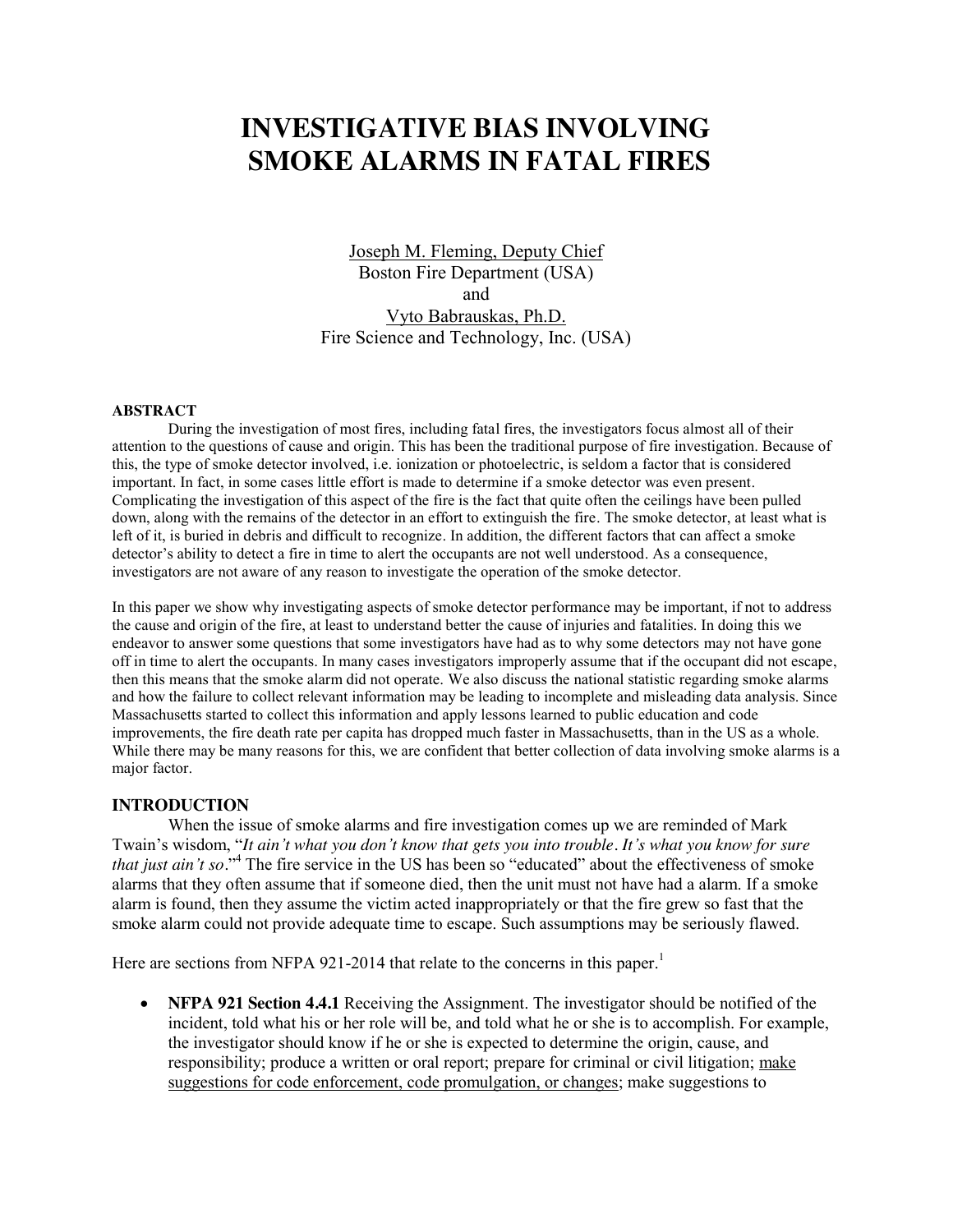manufacturers, industry associations, or government agency action; or determine some other results.

- **NFPA 921 Section 21.5** Determining Responsibility. After determining the origin, cause, and development of a fire or explosion incident, the fire investigator may be required to do a failure analysis and to determine responsibility. It is only through the determination of such responsibility for the fire that remedial codes and standards, fire safety, or civil or criminal litigation actions can be undertaken.
- x **NFPA 921 Section 6.2.10.3.4** Smoke alarms should be taken into evidence when smoke alarm performance may be an issue. The alarm should be collected as evidence after being photographed in place and should not be altered by applying power, removing or inserting batteries, or pushing the test button. Alarms still on the wall or ceiling should be secured intact with mounting hardware, electrical boxes, and wired connections. Removing a section of wall material with the alarm may be needed to preserve the condition of the alarm and all electrical power connections.
- **NFPA 921 Section 4.3.8** Expectation Bias. Expectation bias is a well-established phenomenon that occurs in scientific analysis when investigator(s) reach a premature conclusion without having examined or considered all of the relevant data. Instead of collecting and examining all of the data in a logical and unbiased manner to reach a scientifically reliable conclusion, the investigator( s) uses the premature determination to dictate investigative processes, analyses, and, ultimately, conclusions, in a way that is not scientifically valid.
- **NFPA 921 Section 4.3.9\*** Confirmation Bias. Different hypotheses may be compatible with the same data. When using the scientific method, testing of hypotheses should be designed to disprove the hypothesis (falsification of the hypothesis). Confirmation bias occurs when the investigator instead tries to prove the hypothesis.

Despite this language, unless it is a major fire in terms of loss of property or life, investigations seldom go beyond the cause and origin phase. In fact, when it comes to evidence regarding smoke alarms, some fire investigators feel that it is their duty not to concern themselves with the smoke alarms, since it is a litigation concern. Many investigators seem to feel that their sole responsibility is to investigate potentially criminal issues. But if this evidence isn't collected by fire investigators, who else? Even when local and state fire officials investigate the smoke alarm status, they often do so with biases based on mistaken understanding of: the statistics relating to smoke alarms, the smoke alarm approval process, and published fire tests results. Prior papers have already raised awareness of this problem.<sup>2, 3</sup> The present paper expands on the topic and offers possible solutions.

# **BIAS IN THE INVESTIGATION OF FATAL FIRES**

The need for fire investigators to avoid bias in investigating cause and origin issues has been discussed at length in many papers and in the media. The need for fire investigators to avoid bias when looking at smoke alarms, as well as other code related issues, issues has for the most part been overlooked. Yet the same logic and guidance should be applied to both aspects of any fire investigation.

In the first example below, the fire official held up the non-functioning smoke alarm which survived the fire in the adjacent side of the duplex, and reported that disabled alarms were responsible for the tragedy. Despite the fact that no evidence existed to definitely determine the smoke alarm status in the side of the duplex where the fire started, it was assumed that it must have been non-operational due to the fact that occupant died. Here are a series of stories that appeared in local papers after the fire.

- x 10/05/04 Blaze, reported at 1:33 a.m., kills 5 in duplex. A smoke detector without a battery was found in unoccupied side of duplex. No smoke detector found in charred side.<sup>5</sup>
- x 10/05/04 Fire officials said there were no working smoke detectors in the fire apt. and fire may have raged for an hour. Officials focusing on smoking. At some point the parents awoke and tried to rescue the children.<sup>6</sup>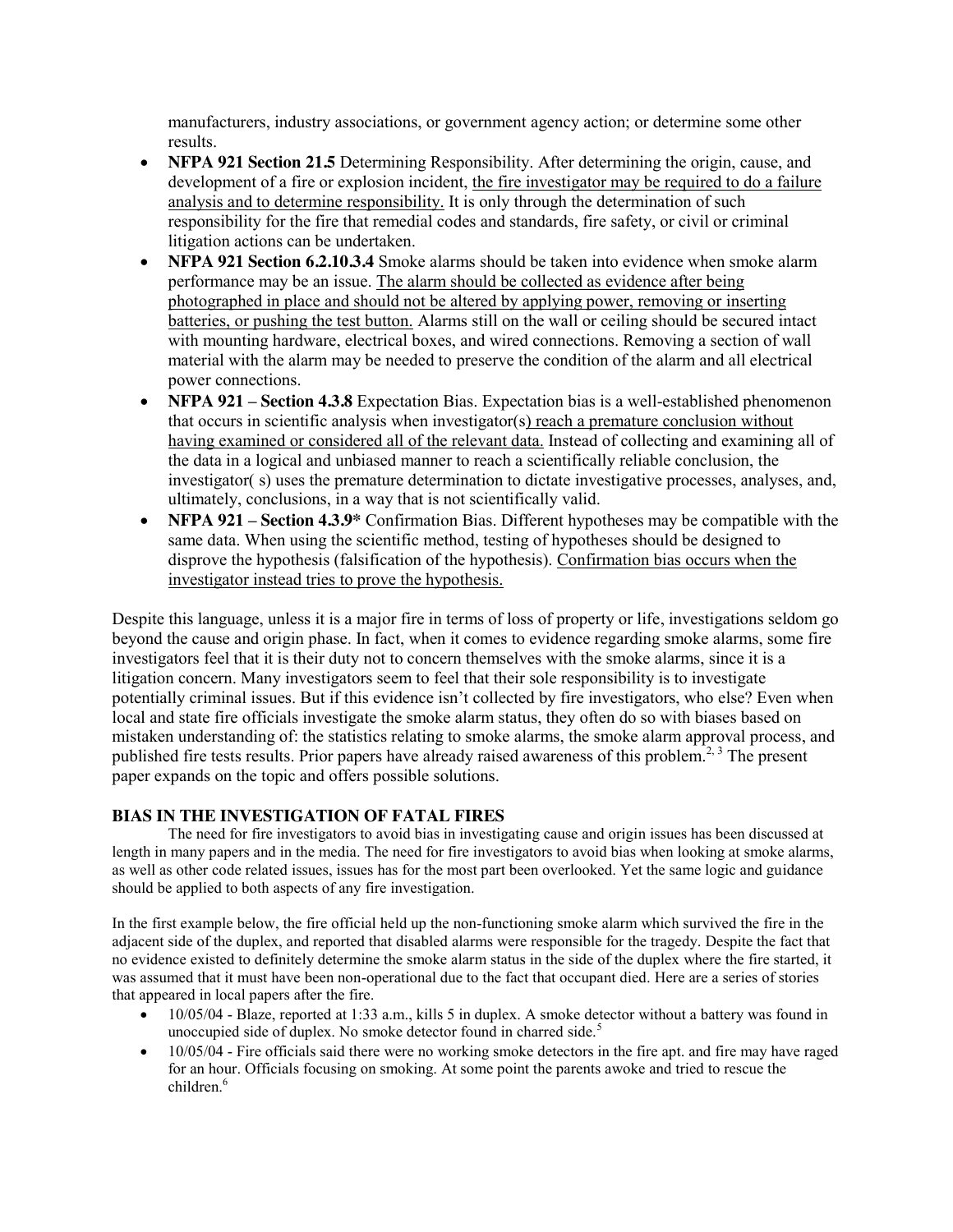$\bullet$  10/05/04 - Fire officials said the lack of functioning smoke detectors was a key reason a young family of five perished in an early-morning house fire in Dennis yesterday.<sup>7</sup>

The truth is that there was so much damage on the side of the duplex in which the fire started, that it was impossible to know the status of the smoke alarm. Officials were basing this conclusion on the fact that a disabled alarm was found in the vacant side of the duplex. Shortly after this announcement the landlord produced an affidavit showing that they were working just a few months earlier. In addition, relatives reported hearing them operate, due to cooking, at a party just weeks before the fire.<sup>8</sup>

Given that the smoke alarm produced a nuisance alarm to cooking, it was likely an ionization smoke alarm. Given that the fire officials suspected smoking as a cause and hypothesized that the fire burned for an hour before being detected, it was likely a smoldering fire. In addition, since the parents were found after attempting to rescue their children, they were evidently alerted to the fire at some point. The hypothesis that the smoke alarm may have operated too late to allow for safe egress was never considered by the investigators. Due to the fact that occupants died, officials expected to find a disabled alarm and this conclusion confirmed their opinion that no one dies when smoke alarms work.

Here is another example.

The Fire Chief said a fire inspection in September noted three fire detectors in the house, and could not explain why there was no evidence of them after the fire. He said that firefighters did a great job, but smoke detectors could have made a difference.<sup>9</sup>

What is interesting is that in the same news report one of the survivors "told relatives that he heard a smoke alarm go off." Why did the fire department ignore this statement? The local fire department was contacted by one of the authors and cautioned not to make assumptions. They were encouraged to keep an open mind and make a determined effort to find the smoke alarms. The next day the fire department issued a new statement in which they reported that, "Two activated smoke detectors were present in the rowhouse where four people died in a fire Wednesday night."<sup>10</sup>

In a third example, the local fire officials used that the fact that occupants died with a working alarm to determine that it was arson.

x "A working smoke detector that failed to rouse nine people killed in a pre-dawn house fire indicated the blaze moved more quickly than a normal fire – and provided a critical clue in deciding the blaze was arson, authorities said Wednesday. … We had young, able-bodied people who we believe had a smoke detector warning and weren't able to evacuate. I think that got our attention the most … The initial investigation could not find something that would lead us to a cause other than accidental. So on an initial basis it looked as if we had an accidental situation."<sup>11</sup>

The Chief, in this example, assumed that most fires in which occupants die with working alarms are arson fires. Yet according to the NFPA<sup> $12$ </sup> approximately 1,020 residential fire victims in the US die with operating alarms, while approximately 330 die on arson fires.<sup>13</sup> This means the vast majority of fire victims who die in fires in which the alarms operate die in non-arson fires. So, while the fire may well have been an arson fire, the fact the smoke alarms operated is irrelevant to the issue.

Clearly, in these cases and most likely in many others, the investigators had preconceptions regarding the smoke alarms and then fit their hypotheses to those preconceptions. This type of analysis is not consistent with NFPA 921.<sup>14</sup> In these examples the investigators appear to show expectation and confirmation bias. We do not believe these are isolated cases but the norm for most fatal fire investigations, due to the fact that fire officials are looking for an opportunity to educate the public with a simplistic message, "smoke alarms work and save lives." The authors have even seen this message after a fatal fire in which the smoke alarm worked and someone still died.

# **BIAS IN THE ANALYSIS OF THE AVAILABLE DATA**

Bias on the part of investigators can lead to faulty data collection as it related to smoke alarms. Bias in the analysis of that data compounds the problem. The magnitude of the problem that this type of bias overlooks could be substantial. According to the US Fire Administration (USFA), "When the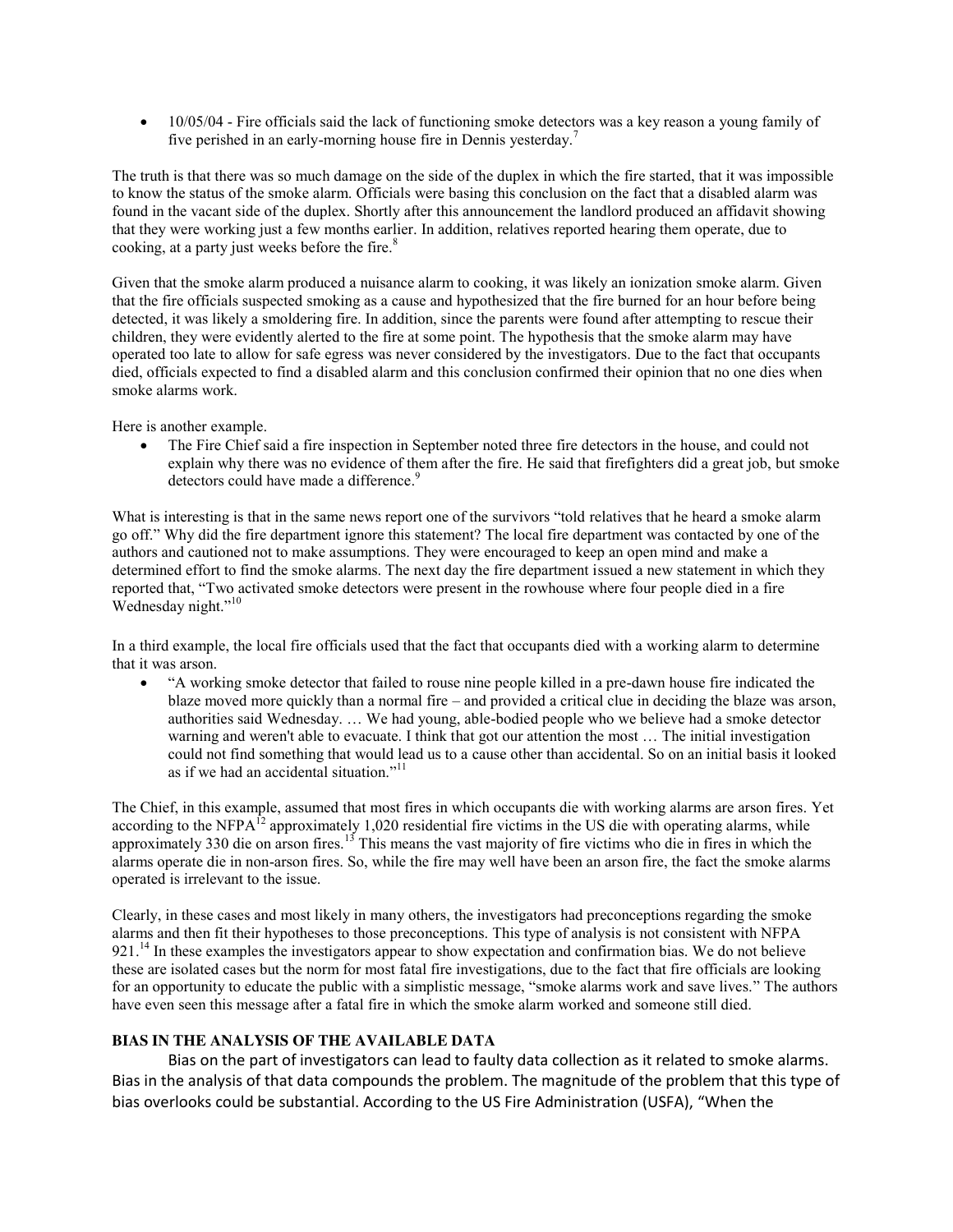"unknowns" … are apportioned to the other three categories, alarms were not present in 52 percent of the fatalities in 1998; an additional 19% of the deaths occurred in homes where smoke alarms were present but failed to operate. In 29% of fire deaths, an alarm did operate—8 percentage points higher than in 1996. This is somewhat disturbing since there is a widespread belief that an operating alarm will save lives. In some of these cases, the alarm may have gone off too late to help the victim, the victim may have been too inebriated or feeble to react, or the fire may have been too close to the victim. Such cases merit further study."<sup>15</sup> Table 1 illustrates this "disturbing trend" throughout the 1990s.

|      | % of Fatal Fires with    | % of Fires with          | % of Homes with |
|------|--------------------------|--------------------------|-----------------|
|      | <b>Working Detectors</b> | <b>Working Detectors</b> | Detectors       |
| 1988 | 9%                       | 38%                      | 81%             |
| 1990 | 19%                      | 42%                      | 86%             |
| 1994 | 19%                      | 49%                      | 93%             |
| 1996 | 21%                      | 52%                      | 93%             |
| 1998 | 29%                      | 55%                      | 94%             |
| 2001 | 39%                      | 55%                      | 95%             |

**Table 1. Fires with Working Detectors<sup>16</sup>**

While there will always be a certain percentage of people who cannot be saved by smoke detectors, e.g., the handicapped, those intimate with the fire, etc., there is no reason to believe that the number of those people quadrupled between 1988 and 2001. In addition, while the number of fires with working detectors increased approximately in proportion to the increase in the number of detectors installed, the increase in the percentage of fatal fires with working detectors far exceeded it.

Eventually the USFA did appear to study the issue. In a 2006 report titled, "Investigation of Fatal Residential Structure Fires with Operational Smoke Alarms,"<sup>17</sup> the USFA provided updated data.

"The alarm operated in less than one-quarter of all fatal residential structure fires—a troublesome statistic, since alarms are designed to save lives. In the case of apartments, the operational alarm statistics are especially troubling (33.5%), as alarms often are provided by landlords and more often are required by law than in single-family homes. In addition, apartment alarms are more likely to be hardwired into the electrical system and professionally maintained than alarms in dwellings."

So in an attempt to investigate why the percentage of fatal fires with operating alarms increased up to 39%, by 2001, the USFA determined that the actual percentage was less than 25%. The discrepancy appears to stem from the fact, that unlike previous USFA reports, the August 2006 report did not apportion the unknowns to the various categories before developing the final percentages. There appears to be several other "bias" issues with this USFA Report, which downplay or ignore the "disturbing trend."

- 1. The USFA only investigated why some people die with operating alarms. They did not investigate why that percentage doubled during the 1990s. The most obvious question to ask in order to study why the percentage of fatal fires with operating alarms was increasing would be, "Did something change that might have led to the increase?"
- 2. They do not even consider that the alarm may operate too late to provide adequate warning, particularly in apartments, in which the occupants typically need to escape through the living area. This failure is troubling given the results of the NIST testing that had been published over a year earlier clearly showed this was possible. 18

The failure of the USFA to study this problem is unfortunate. If they had studied it, they might have noticed that the increase occurred after Underwriters Laboratories and the smoke alarm manufacturers who sit on the UL217 Standards Technical Panel, modified the UL217 Fire Tests in 1988 to make it much easier to pass the smoldering fire tests.<sup>19, 20</sup> This allowed less-sensitive ionization smoke alarms to be sold. As a consequence, smoke alarms that were already relatively insensitive to the type of smoke that contributed to hundreds of deaths per year, i.e., smoldering smoke, were allowed to not respond to until even higher levels of smoke are reached. The USFA did take some action to address this "disturbing" statistic—they subsequently discontinued publishing statistics relating to smoke alarms in their "Fire in the United States" series.<sup>2</sup>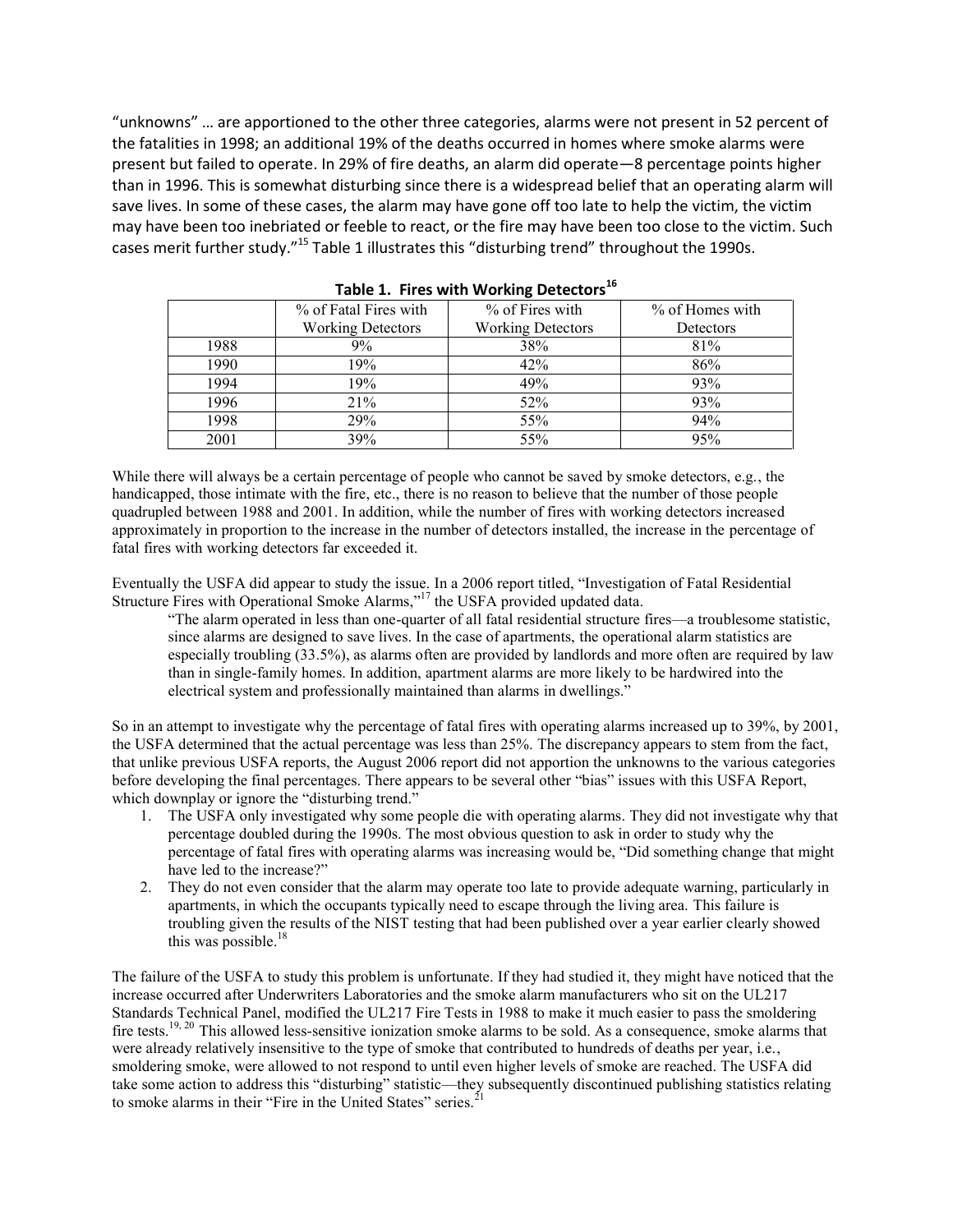One possible explanation for this action by the USFA is "cognitive dissonance,"<sup>22</sup> which is the mental conflict that is generated when one is confronted with evidence that conflicts with existing beliefs. One way to cope with this phenomenon is to avoid information which would increase the dissonance. While the "cognitive dissonance" that this evidence raised might explain this action, it does not excuse it. The USFA suggest that this issue be studied, but if not studied by the USFA, who should study it? To compound this failure, they continued to give the impression to fire investigators, as well as the general public that few people die in fires with working smoke alarms.

#### **REASON FOR BIAS RELATING TO SMOKE ALARMS**

#### **Chiefs are not informed when someone dies with working alarms**

In a 2006 newspaper article the following statement appeared: "There are ample statistics showing that fire detectors work, as well as plenty of empirical evidence. Fire officials across Central Massachusetts said they could think of no instances in which death occurred in a residence with a working smoke detector, but could think of many instances in which a detector saved a life. $123$ 

What makes this statement so interesting is that in the year in which the story appeared (2006), for Massachusetts fires in which the alarm status was determined, the percentage of fatal fires with operating alarms was  $60\%$ <sup>24</sup> If every time someone dies with operating alarms, the media is not informed of that fact or in many cases is misled to believe that it did not operate, then the general public and other fire officials never become aware that it happens. Then when it happens in their jurisdiction, they assume that it is such a rare phenomenon they ignore key evidence or find alternative explanations that blame the victim. This acts as a misinformation feedback loop which hides an inconvenient truth. Even on a nationwide basis, the percentage of fatal fires with operating alarms is almost 40%.<sup>25</sup> Yet invariably, when we ask fire officials to estimate this percentage, they typically guess anywhere from 5% to 10%. To compound this "public relations problem," the fire service is told that scientific studies show that smoke alarms provide adequate warning.

#### **Results of Fire Tests**

Fire officials and the general public continually hear good news about smoke alarms. "Smoke alarms of either the ionization type or the photoelectric type consistently provided time for occupants to escape from most residential fires.… Consistent with prior findings, ionization type alarms provided somewhat better response to flaming fires than photoelectric alarms, and photoelectric alarms provided (often) considerably faster response to smoldering fires than ionization type alarms.... Smoke alarms of either type installed on every level generally provided positive escape times for different fire types and locations."26

These statements are taken from the text of the Executive Summary of the National Institute of Standards and Technology (NIST) Home Smoke Alarm Study<sup>27</sup>, but the actual results paint a very different picture. Although Table 2 does not appear in the actual report, it was provided in a NIST reply sent to the Boston Fire Dept. in response to a series of questions about the report.<sup>28</sup>

|                         | Time to First Alarm |                 | Time to<br>Untenable<br>Conditions | Available safe Egress Time |               |
|-------------------------|---------------------|-----------------|------------------------------------|----------------------------|---------------|
|                         | Photo               | Ion             |                                    | Photo                      | Ion           |
| <b>Smoldering Fires</b> | $2219 \pm 1061$     | $4010 \pm 1120$ | $4244 \pm 1265$                    | $2064 \pm 950$             | $197 \pm 336$ |
| <b>Flaming Fires</b>    | $97 \pm 31$         | $47 \pm 35$     | $216 \pm 68$                       | $124 \pm 64$               | $175 \pm 70$  |
| Cooking Fires           | $738 \pm 103$       | $688 \pm 476$   | $1464 \pm 255$                     | $688 \pm 476$              | $777 \pm 244$ |
| (also Flaming)          |                     |                 |                                    |                            |               |

|  | Table 2. Average Time to First Alarm and Time to Untenable Conditions, with Standard Deviations |  |  |  |  |  |  |  |
|--|-------------------------------------------------------------------------------------------------|--|--|--|--|--|--|--|
|--|-------------------------------------------------------------------------------------------------|--|--|--|--|--|--|--|

As one can see there will be many cases in which the ionization alarms will be providing little or no ASET: For ionization detectors responding to smoldering fires, the average minus one standard deviation equals –139, a negative number. In addition, since NIST inexplicably ignore the tenability along the egress path, for living room fires the results are actually much worse than indicated. NIST did admit in another document that, "ionization detectors have been shown to sometimes fail to alarm in a smoldering fire even when visibility in the room is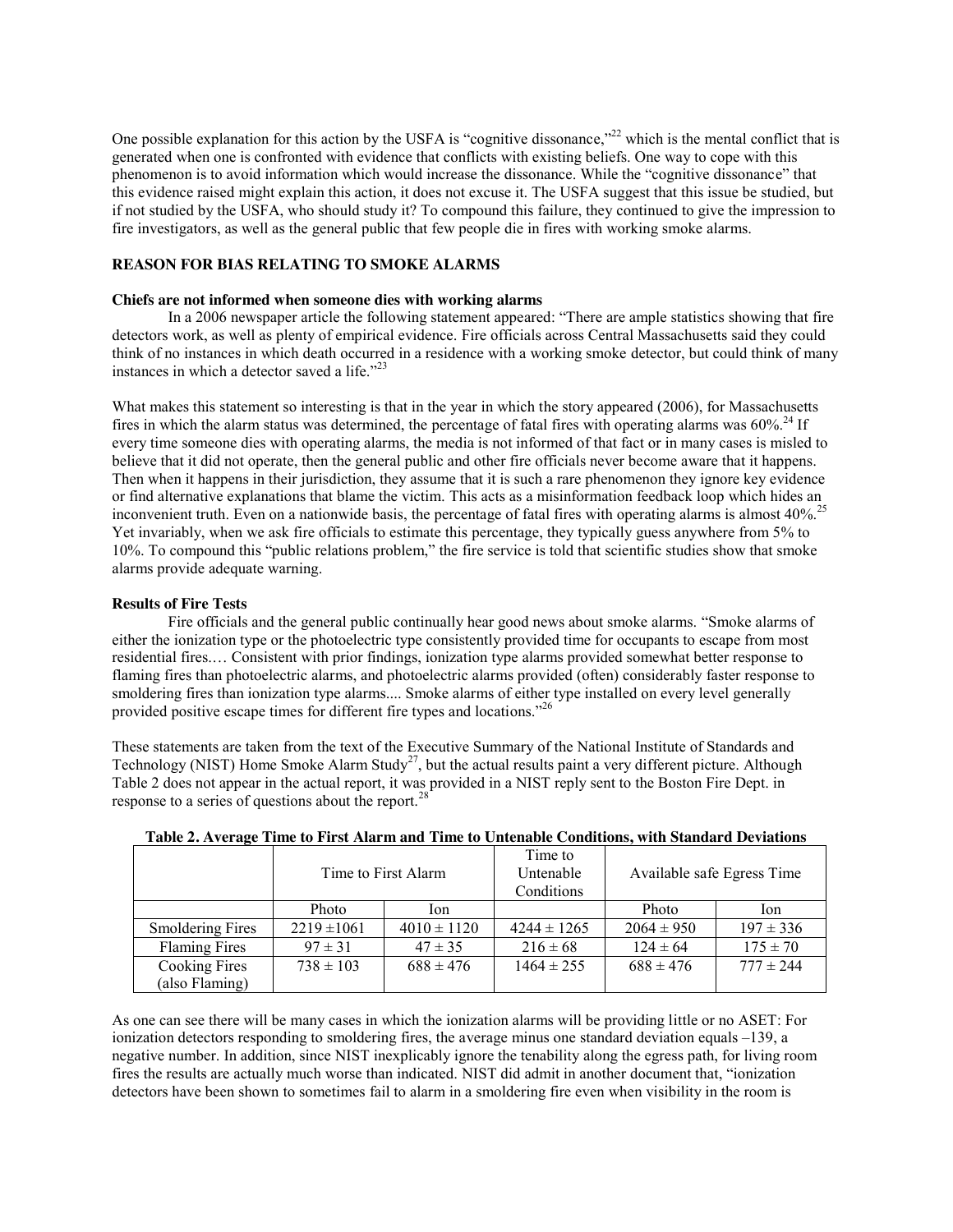significantly degraded by smoke."<sup>29</sup> This result should not have surprised anyone. Fire tests conducted in the United State (1979), Great Britain (1997), and Norway (1991), all showed similar results.<sup>30</sup>

The well-documented ineffectiveness of ionization technology for smoke from smoldering fires may also be a factor in other scenarios in which the smoke has similar attributes to typical smoldering smoke, i.e. relatively larger particles:

- 1. Oxidative pyrolysis (non-flaming overheating) a plastic item melted on a stovetop.<sup>31</sup>
- 2. An electrical fire in the walls or attic space.<sup>32</sup>
- 3. Aged (cold) smoke even smoke from a flaming fire may change as the particles agglomerate/coagulate.<sup>33</sup>

Here is a quote from a 1983 article in the NFPA Fire Journal, reporting on a hotel fire that discusses "cold smoke." The smoke entering the hotel rooms traveled from several floors away.

"The guest-room smoke detectors were the single-station, battery-operated ionization type. Many hotel occupants reported that the single-station, battery-powered detectors did not sound, even though smoke conditions were obvious by sight and smell in their rooms. However, laboratory examination of a sample of detectors by the Center for Fire Research, National Bureau of Standards indicated there was no malfunction of the individual guest-room detectors tested.

Cold Smoke Effect. The essential feature of smoke is its instability. As smoke travels away from a fire, and ages, the smoke particles in a cloud collide with one another and cluster. This process goes on continuously until the number of particles has been considerably diminished and the average size largely increased. Since the response of an ionization smoke detector is dependent on the particle concentration and size, some of the guest rooms might not have had a sufficient concentration of this aged smoke to operate the smoke detectors in the guest rooms."

Reinforcing the lack of awareness of these testing results is that the typical experience that one has with operating smoke alarms is when they respond to cooking aerosols, giving the impression that the alarm in question is not only working but super-sensitive. What most investigators do not understand is that smoke can vary in key characteristics. The same ionization alarm that is sensitive to cooking aerosol, e.g. 0.2 μm, is relative insensitive to smoldering smoke, e.g. 2 μm (refer to Figure 1).



In Figure 1: **A** represents a photoelectric detector utilizing a "scattered light principle" (a spot detector), **B** represents a photoelectric detector utilizing "obscuration" (a beam detector), and **C** represents an ionization detector (a spot detector). It should also be noted that this chart assumes that the total mass of particulates stays constant for a given volume. This causes the number of particles to decrease as the size increases. It is actually the decrease in the number of particles that causes the ionization detector to become less sensitive to large particle smokes.

#### **Misunderstanding of UL 217 Fire Tests<sup>35</sup>**

It is interesting to note that to check the ability of the smoke alarms to function properly, they were sent to the National Bureau of Standards. In other cases, it has been suggested that smoke alarms be sent to Underwriters Laboratories. This is based on the common misunderstanding that the percent obscuration marked on the back of the alarms, typically 1% – 2% obscuration per foot, provides an indication of how it will respond in a real fire. That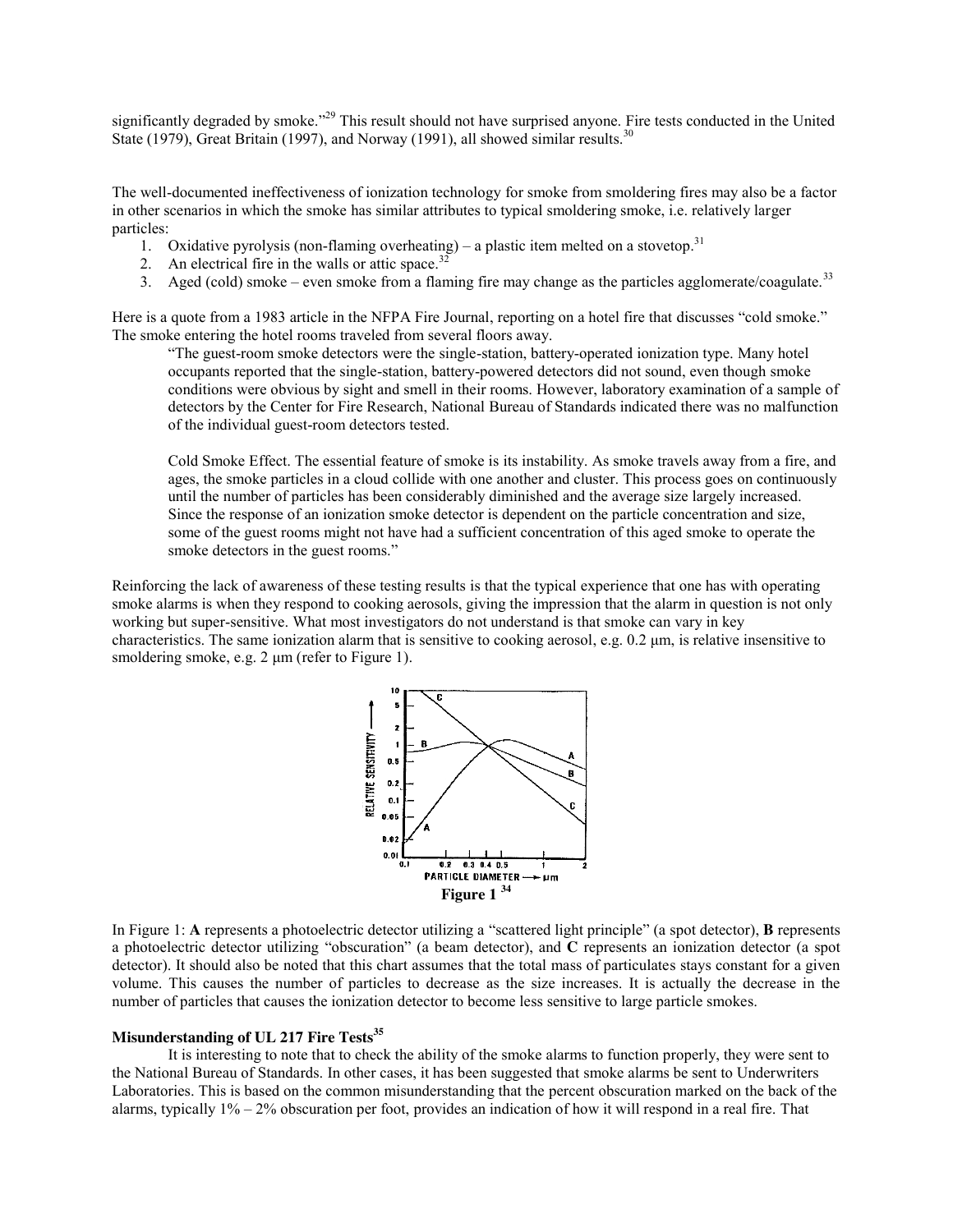figure is obtained in a smoke box test, with non-realistic smoke, that is designed to be a "calibration" tool. It is not an indication of the level of smoke at which an alarm will respond in a real fire. In the recent NIST tests, ionization smoke alarms rated at 1% - 2% in the UL 217 Smoke Box would respond at levels of obscuration as high as 22% obs/ft in actual experimental smoldering scenarios. In addition the current series of fire tests in UL217 do not tests for smoke produced by smoldering synthetic material, even though this is a common fatal fire scenario. That is why smoke alarms that have to pass the current "white pine" smoldering test at no more than 10% may respond at levels twice that high,  $22\%$  obs/ft, in real fires.<sup>36</sup>

### **NFIRS DATA COLLECTION ON SMOKE ALARM EFFECTIVENESS**

The statistics used by the NFPA to highlight the effectiveness of smoke alarms are based on data collected through the NFIRS reporting System. Here are four of the "blocks" relating to smoke alarms, along with an explanation of some troubling issues.



**Figure 2. NFIRS Detector Data Collection Modules<sup>37</sup>**

Concerns about the blocks:

- L-1: What is meant by "in the area of the fire?" If the smoke alarm on the  $1<sup>st</sup>$  floor, near the kitchen and living room is disabled, but the smoke alarm on the 2<sup>nd</sup> floor operates and alerts the victims, how should the investigators answer this question? Alternatively, what if the smoke alarm on the 2<sup>nd</sup> floor operates but not soon enough to provide adequate warning?
- $\bullet$  L-1: As discussed earlier, many investigators do not appear to make the effort to find the smoke alarms, due to flawed assumptions and the difficulty of searching through debris. But even in the cases in which the remnants of a smoke alarm are found, there is no means to collect this data.
- L-2: What if the smoke alarm in the apartment was disabled, but the common area alarm system operated and saved the lives of several occupants?
- L-5: Since the hypotheses developed by the investigator are susceptible to "expectation bias," how reliable is the conclusion of the investigator that is collected by L5?"
- L-6: How is the investigator supposed to determine that the smoke alarm was "dirty," or that it was "defective or lacked maintenance"?

At least three modest changes to the NFIRS collection system could improve the data collected on smoke alarms.

- a. There should be 2 boxes labeled "L1 A" (for alarms within the unit/floor of origin) and "L1 B" (for alarms outside the unit/floor of origin). For each of these boxes, there should be supplemental boxes which ask the investigator to identify whether the alarm was: ionization, photoelectric, dual, or undetermined
- b. In the box labeled "L4" there should be a  $5<sup>th</sup>$  category titled, "Properly powered operation undetermined."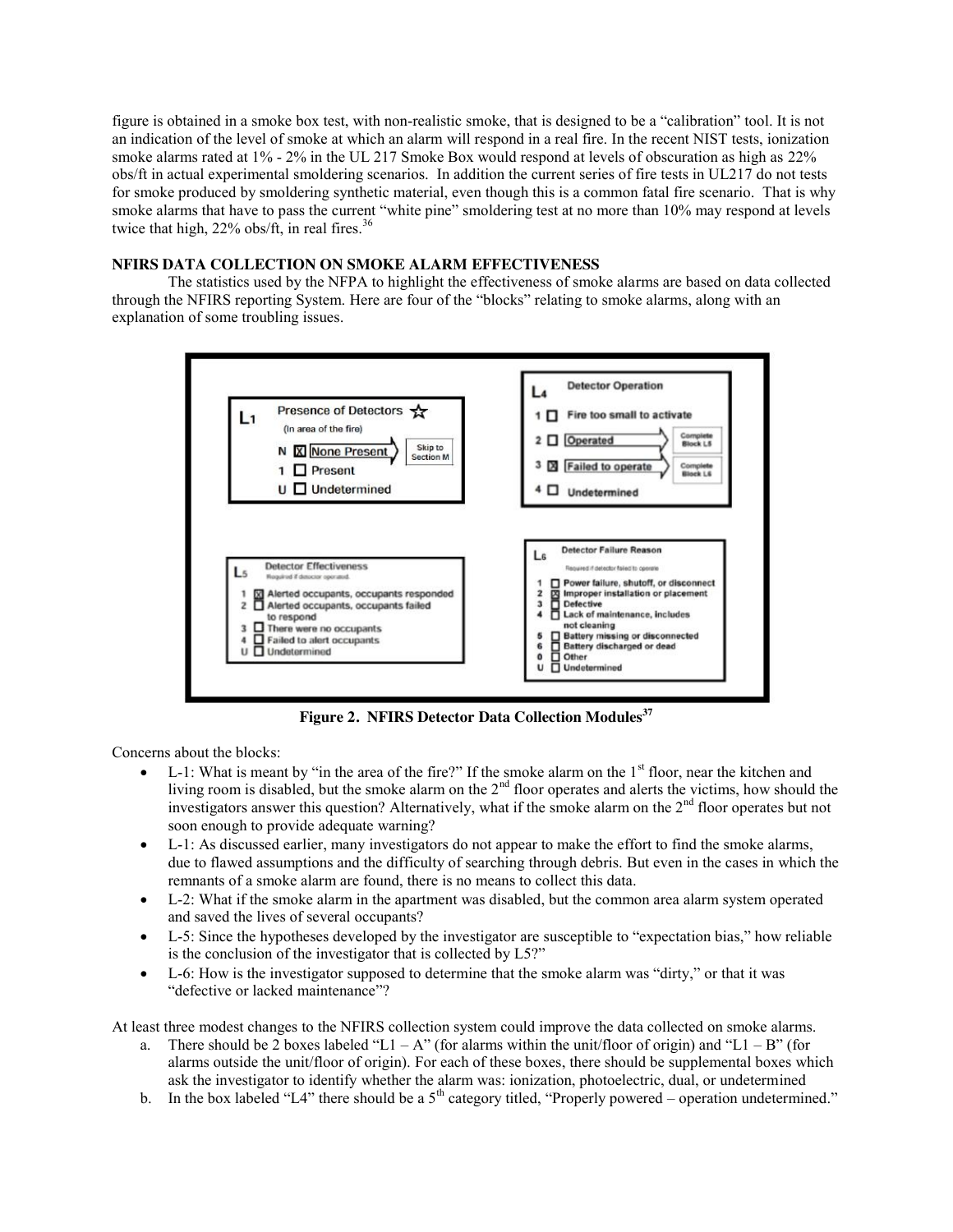c. Since the main reason that smoke alarms are disabled is repeated nuisance alarms, there should be a box to supplement "L6" that asks the investigator to estimate the distance to a cooking appliance and the bathroom.

# **POTENTIAL IMPACT OF INVESTIGATIVE BIAS ON FIRE STATISTICS**

Perhaps the most popular statement regarding smoke alarms is that "A working smoke alarm reduces your chances of dying in a fire by 50%." Although just about every fire official and fire safety site highlights the fact that smoke alarms reduce your risk by 50%, few understand how it is derived. The basis for this oft-cited claim is the following:

"The death rate per 100 reported home fires was more than twice as high in homes that did not have any working smoke alarms (1.18 deaths per 100 fires, either because no smoke alarm was present or an alarm was present but did not operate), as it was in homes with working smoke alarms (0.53 per 100 fires)."<sup>38</sup>

But an in-depth analysis of these numbers tells a more revealing story (refer to Table 3).

- x The category "Non-confined fires" was added in 2000 to the NFIRS reporting System. Prior to this change they were typically categorized<sup>39</sup> as "Food on the stove." According to the NFPA, there were no fatalities in this category, so they do not represent dangerous fires, in which the alarm effectiveness is critical. So a second row was created including only "non-confined" fires.
- If fire officials are occasionally miscoding fires as having non-operational alarms when in fact they operated, this category would be expected to be artificially high. This might explain why the risk with nonoperational alarms is  $2\frac{1}{2}$  times higher than if there were no alarms at all. The risk should be the same. The third grouping estimates the number of miscodings by assuming the risk with non-operating alarms is equal to the risk with no alarms and shifts the "extra" fatalities into the operating column. If the risk with nonoperational alarms was 1.24, then the total number of fatalities would be  $242$  (1.24×195). As a consequence,  $348 (590 - 242)$  fatalities are shifted into the "Present and Operated" Column.

| $\frac{1}{2}$            |                    |                        |                    |                          |  |  |  |  |
|--------------------------|--------------------|------------------------|--------------------|--------------------------|--|--|--|--|
|                          | <b>Present and</b> | <b>Present and Did</b> | <b>Not Present</b> | <b>Risk Change</b>       |  |  |  |  |
|                          | <b>Operated</b>    | not Operate            |                    | with Operating           |  |  |  |  |
|                          |                    |                        |                    | <b>Alarms</b>            |  |  |  |  |
| All Fires (Non-confined  | 0.53               | 1.94                   | .95                |                          |  |  |  |  |
| and Confined)            | (1020/1919)        | (590/304)              | (950/998)          | $-55\%$                  |  |  |  |  |
|                          |                    | 1.18                   |                    | $(0.53 - 1.18) / (1.18)$ |  |  |  |  |
|                          |                    | (1540/1303)            |                    |                          |  |  |  |  |
| Only                     | 1.22               | 3.02                   | 1.24               |                          |  |  |  |  |
| Non-confined Fires       | (1020/837)         | (590/195)              | (950/767)          | $-24\%$                  |  |  |  |  |
|                          |                    | 1.60                   |                    | $(1.22 - 1.60) / (1.60)$ |  |  |  |  |
|                          |                    | (1540/962)             |                    |                          |  |  |  |  |
| Only Non-confined Fires  |                    | 1.24                   | 1.24               |                          |  |  |  |  |
| - Assuming Risk with     | 1.63               | (242/195)              | (950/767)          | $+24\%$                  |  |  |  |  |
| Non Operating Alarms $=$ | (1368/837)         | 1.24                   |                    | $(1.63 - 1.24) / (1.63)$ |  |  |  |  |
| Risk with No Alarms      |                    | (1192/962)             |                    |                          |  |  |  |  |

| Table 3. Risk Estimate (Deaths per 100 Fires) vs. Smoke Alarm Status |  |  |  |  |  |
|----------------------------------------------------------------------|--|--|--|--|--|
| US Home Fires, NFPA $2007 - 2011^{38}$                               |  |  |  |  |  |

It would appear that the benefit of operating smoke alarms is less than claimed, and that much of the claimed benefit may just be due to miscoding and statistical misanalysis. When looking at non-confined fires, there is a 24% *increase* in risk with operating alarms. When looking at just apartments, the numbers are even worse. This may be due to fire officials coding the common area alarm as operating as opposed to the smoke alarm in the apartment in which the fire originated. NFIRS does not allow the official making the report to distinguish this important factor. The risk may also be different in apartments due to the fact that occupants have fewer egress options than in 1 or 2 family homes. It appears that the reported benefit of smoke alarms is much less than commonly believed. Physically, it does not appear that having an operational smoke alarm should make the likelihood of survival lower, so perhaps the +24% statistic represents data scatter. But a more plausible explanation is that the demographics of the two "denominators" are not the same. In other words, possibly individuals who disable or fail to maintain smoke alarms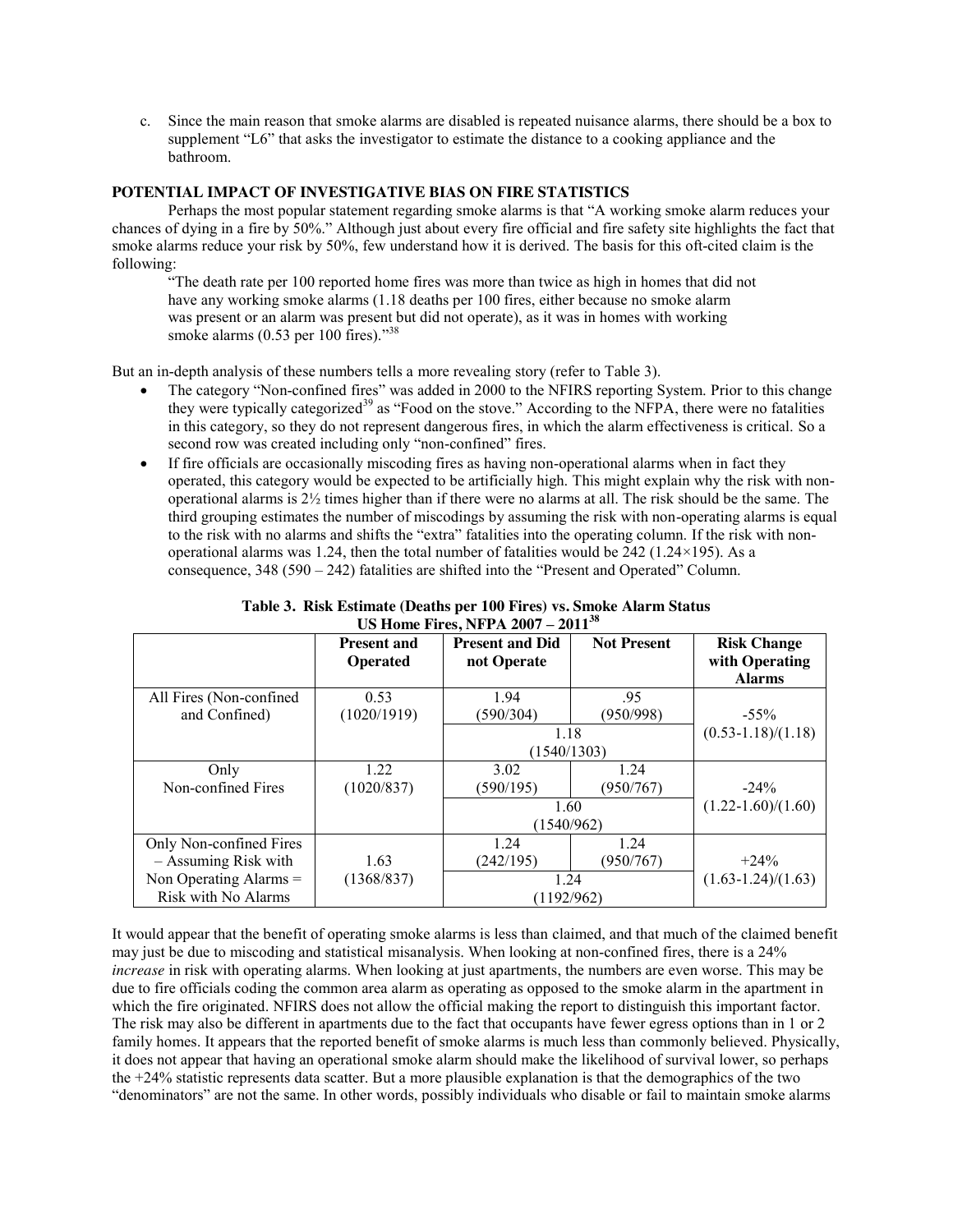may systematically be less prudent persons and, as such, liable to incur additional, non-threatening fires, as compared to individuals who are careful to maintain their smoke alarms. Such a super-proportional increase in total fire incidents would reduce the computed lethality rate for that population group.

## **EXPERIENCE IN BOSTON AND MASSACHUSETTS**

Starting in the early 1990s, the Fire Marshal's office of the Boston Fire Department (BFD) started to investigate fatal and non-fatal fires for the cause of the death, injury, or property loss in addition to the cause and origin of the fire. The first pattern which was noticed was the high number of people who were killed or injured in fires with disabled smoke alarms. In researching solutions to this problem the BFD became aware of the difference in smoke alarm technology and the differences in various aerosols. As a consequence, a proposal was made by the BFD to have the State Building Code mandate only photoelectric alarms within 20 feet of a kitchen or bath. The members of the Board responsible for the code asked the BFD to make sure that photoelectric alarms, which are less sensitive to nuisance smoke, were not also less sensitive to real fire smoke. While conducting this research, the BFD did not find any testing indicating a problem with the response of photoelectric smoke alarms; however they did become aware of the many studies that identified the ionization as having response problem to smoldering smoke. As a consequence, in 1998 the Massachusetts State Building Code mandated the use of photoelectric technology in new or renovated construction.<sup>41</sup>

While no information exists regarding the current total fraction of homes in Massachusetts with photoelectric smoke alarms, it is not unreasonable to assume that more than 15 years after this code language was adopted that it is substantial enough to affect the fire statistics. Looking at the data in Table 4, it would appear that the benefit was substantial. If Massachusetts had a reduction of 25% like the rest of the US, from the late 1990s until 2010, the death rate would be 7.0 instead of 4.4. If it were 7.0/million, there would be approximately 17 (6.646 million  $\times$  [7.0-4.4]) extra deaths per year in Massachusetts. Alternatively if the fire death rate in the US dropped as fast as it did in Massachusetts, then the total US deaths would be reduced by over 1,000.

| <b>Years</b>                 | US      | Mass.   | Maine + RI        | Conn.  | <b>New York</b> |  |
|------------------------------|---------|---------|-------------------|--------|-----------------|--|
|                              |         |         | Verm + $NH(a)$    |        |                 |  |
| $1980 - 1984$                | 23      | 20.9    | 22.0              | 12.5   | 20.9            |  |
| $1995 - 1999$                | 12.8    | 9.0     | 9.0               | 9.6    | 11.8            |  |
| $2006 - 2010$                | 9.8     | 4.4     | 7.7               | 6.8    | 8.2             |  |
| % Change $80/84 - 95/99$     | $-44\%$ | $-57\%$ | $-59\%$           | $-23%$ | $-43%$          |  |
| % Change $95/99 - 06/10$ (b) | $-23%$  | $-51\%$ | $-14\%$           | $-29%$ | $-30\%$         |  |
| % Change $80/84 - 06/10$     | $-57\%$ | $-78\%$ | $-65\%$           | $-45%$ | $-60\%$         |  |
|                              |         |         | $Average = -57\%$ |        |                 |  |

**Table 4. Fire Death Rates per 1 Million Population<sup>42</sup>**

(a) The smaller states were lumped together since small populations have larger variances.

(b) Since the late 1990s, the rate of reduction in the fire death rate is dropping twice as fast as the U.S. as well as the surrounding states.

Boston has seen an even more drastic reduction. From 2009 to 2012 the City of Boston had a total of only 4 fatalities, despite being a large urban northeast city with older construction and high population density. The Massachusetts' State Fire Marshal's Office, following the lead of the BFD, started collecting more detailed information on smoke alarms starting in 2011. A preliminary analysis of the data, conducted by the BFD, indicates that for the tears  $2011 - 2013$ , in cases in which the smoke alarm information could be collected, 42 fatal fires occurred with ionization alarms, and in many of those cases the fire was most likely smoldering or the alarms was disabled. In the 5 cases in which the alarm was photoelectric, most of the victims appeared to have medical or other issues which affected escape potential. While the analysis is still preliminary, the data is encouraging.

#### **DETERMINATION OF RESPONSIBILITY**

When a non-biased investigation of a fatal fire concludes that the smoke alarm was disabled, this raises questions relating to who was responsible. Is the tenant responsible for disabling the alarm? Is the landlord responsible for not purchasing the kind of smoke alarm that is less likely to be disabled? Is the manufacturer responsible for not putting a warning on the smoke alarm that it should not be purchased for use near a kitchen?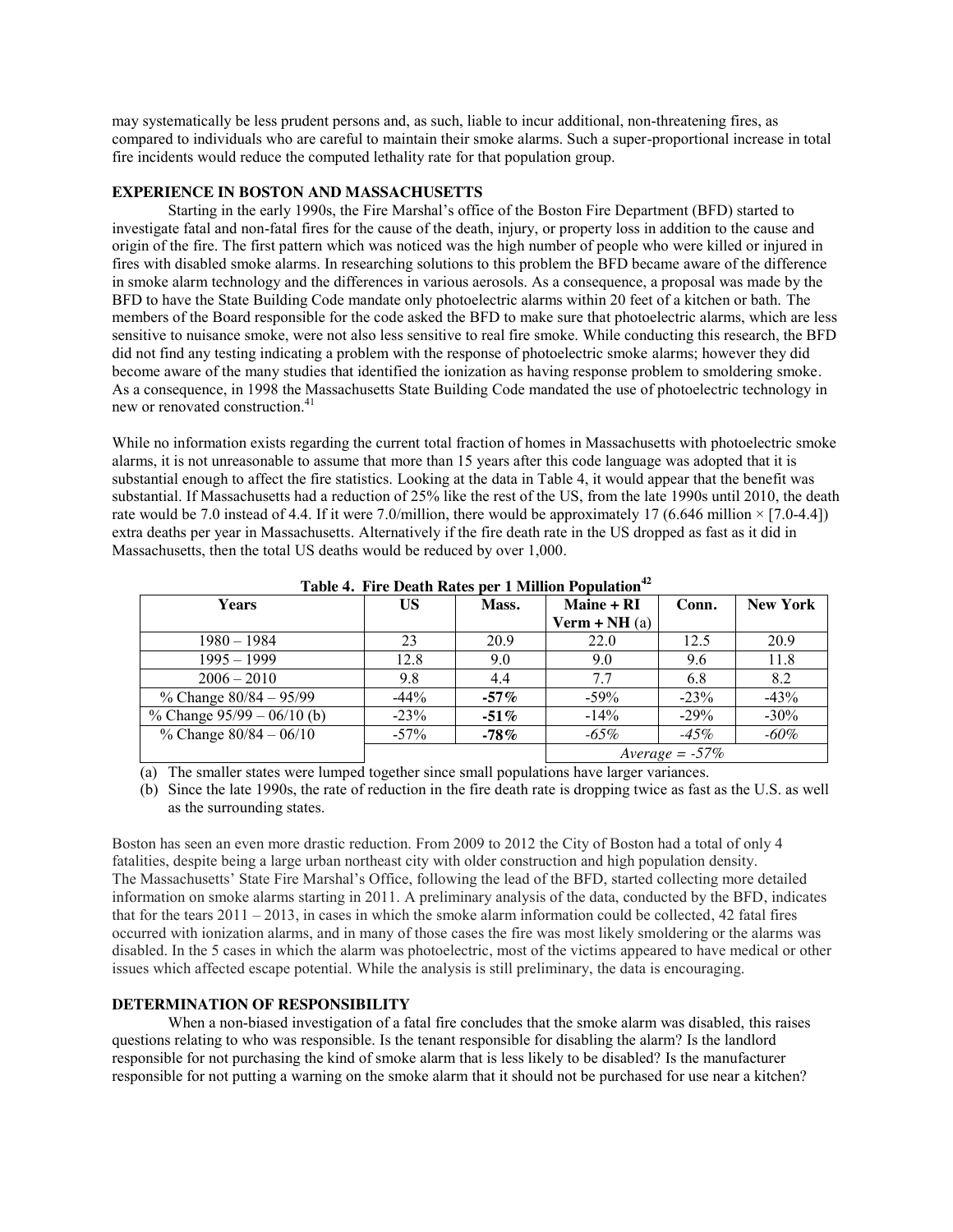Different answers to these questions produce different solutions/code improvements. Currently, these kinds of questions are not even being asked.

When a non-biased investigation of a fatal fire concludes that the smoke alarm operated but that the occupants were not provided enough time to adequately escape this raises questions relating to who was responsible. Is the landlord responsible for not purchasing the kind of smoke alarm that responds more quickly? Is the manufacturer responsible for not putting a warning on the smoke alarm that some alarms may provide inadequate warning. What about code officials who did not change the code requirements? What about fire safety organizations who do not warn the public? Different answers to these questions produce different solutions/code improvements. Currently, these kinds of questions are not even being asked.

### **CONCLUSIONS**

The investigations of fires for potential code improvements, particularly as it relates to smoke alarms, has to be given as much emphasis as investigating fires for cause and origin. While collecting better data on the smoke alarm, particularly the type, i.e., ionization or photoelectric, is not a panacea for the fire problem in the US, the authors strongly believe that it will help guide code officials towards considering code improvement that could save hundreds of lives per year. More information on this topic can be found at the following links.<sup>43, 44</sup>

- <http://www.interfire.org/features/smokedetector.asp>
- [https://www.jstage.jst.go.jp/article/fst/32/1/32\\_35/\\_pdf](https://www.jstage.jst.go.jp/article/fst/32/1/32_35/_pdf)

### **ABOUT THE AUTHORS**

#### **Joseph Fleming**

Joseph (Jay) Fleming has been a member of the Boston Fire Department for over 35 years. He has held the rank of Deputy Chief for over 20 years. He served in the position of Fire Marshal for 8 years. He is also a Professional Grade Members of the Society of Fire Protection Engineers. He has participated in task groups and testified before government committees across the Unites States regarding smoke alarm issues. Several states have based their smoke alarm regulations and recommendations on his research. He has been involved in hundreds of investigations, including a few involving firefighter fatalities. He has also been involved in litigation across the United States, involving fire investigations.

#### **Vyto Babrauskas**

Vyto was a long-time researcher at NIST where he developed the two primary tools for measuring heat release rate of fires—the Cone Calorimeter and the large-scale furniture calorimeter. He was awarded the first-ever Ph.D. degree in fire protection engineering, from the University of California, Berkeley, and also holds degrees in physics and structural engineering. He is the author of over 300 articles and reports and three reference books, *Heat Release in Fires*, *Fire Behavior of Upholstered Furniture and Mattresses*, and the *Ignition Handbook*, which is a standard science reference work for fire investigators. He is currently working on a new book on *Electrical Fires and Explosions*. Since 1993 his firm Fire Science and Technology Inc. has specialized in lending fire science support to fire investigations and litigations, in addition to doing contract research for manufacturers, research institutes, and governmental bodies.